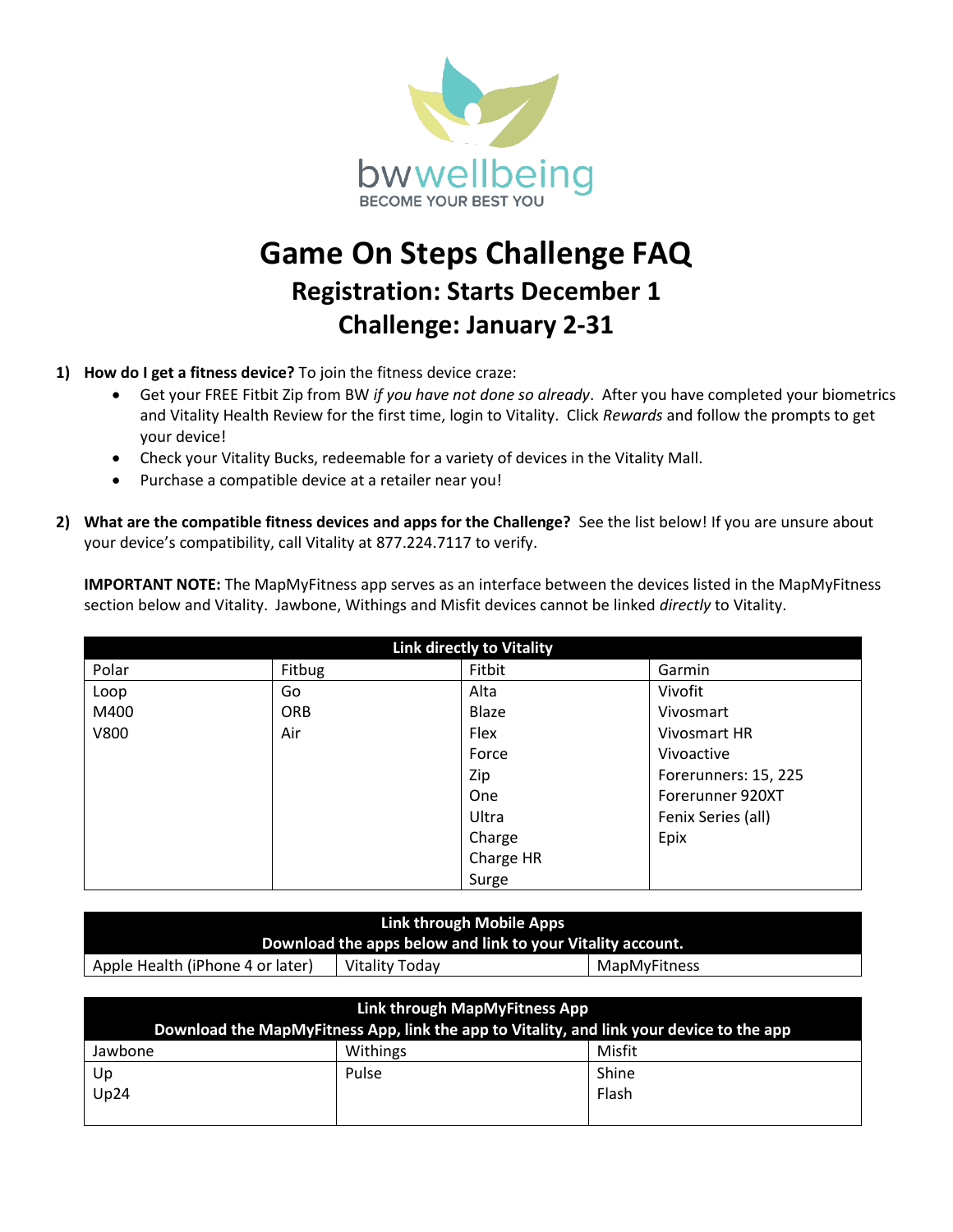- **3) How do I link my fitness device to my Vitality account so that my steps count toward the Challenge?** Log in to Vitality and click on *Devices* from the *Manage Your Links* box on your homepage. Click on your fitness device for more information and follow the instructions!
- **4) I am attempting to link an old Fitbug and it doesn't seem to be working. What should I do?** Log in to your Fitbug account [HERE](https://www.fitbug.com/g/v2/login.php) using your *registered e-mail address* as your username. If that doesn't work, contact Fitbug's Customer Care tea[m here](https://customercare.fitbug.com/) and they will help you!
- **5) I use multiple different fitness devices. If I accumulate steps on multiple devices in a day, will Vitality add all of them together?** Vitality's current system cannot apply multiple devices to a step total. The system records from the device that accumulates the greatest number of steps.
- **6) Do I need to upload my steps to Vitality manually?** Nope! All you have to do is link your fitness device to your Vitality account. Just make sure to sync your fitness device during the competition to have all of your steps accounted for and keep your team in the running!
- **7) How often will Vitality sync my steps with the Challenge Leaderboard?** Daily at 10 PM Central, Vitality pulls each individual's steps into the Leaderboard. In other words, updates are not live and you will see one update to the Leaderboard each day.
- **8) Can I join multiple teams?** No, every associate can participate on 1 team only.
- **9) Are spouses eligible to participate in the challenge?** YES! We are very excited to have spouses join in the fun! Spouses can register through their Vitality account and will participate with the team member's divisional team!
- **10) I work for BW Container Systems, but my office is in Hunt Valley. Which team am I on?** All associates are on their location's team. In other words, you would be on Team BWPS Hunt Valley. Because Design Group is spread across so many locations, Design Group professionals have been organized into regional teams!
- **11) I am a Design Group professional and I'm not sure of my region. Can you help?** E-mai[l bwwellbeing@barry](mailto:bwwellbeing@barry-wehmiller.com)[wehmiller.com](mailto:bwwellbeing@barry-wehmiller.com) and we will tell you!
- **12) I don't see my name on the Leaderboard – why not?** In order to be included on the Leaderboard (and eligible for an individual prize), you have to register for the challenge and agree to the Rules of the Road. Once you have completed both steps, you should see your name up there with the rest of your team members!
- **13) Can I still register once the challenge has begun?** Yes! Registration will be open through the last day of the challenge on January 31. Your step count will include all steps tracked and uploaded to Vitality since the start of the challenge. If you do not believe your step count is accurate, contact Vitality Customer Care at 877.224.7117.
- **14) What if I have newly joined the BW family and do not see an invitation to a challenge in my Vitality account?** If you were hired after November 28, you were not on the original file we uploaded for the Challenge. Assuming you establish your Vitality account and link your fitness device prior to the last day of registration, you can participate. Simply e-mai[l bwwellbeing@barry-wehmiller.com](mailto:bwwellbeing@barry-wehmiller.com) and we will send you an invitation.
- **15) What is the Vitality Today App and how do I get it?** Vitality Today is Vitality's smartphone app, which allows you to check in to local gyms, complete your VHR, and complete your weekly goal check-ins from your mobile device. Visit your smartphone's app store, download the FREE Vitality Today App, and login using your Vitality account credentials.
- **16) The Vitality Today app states that steps can now be shared with Vitality via my iPhone or Apple Watch. Can I use those devices for the challenge?** Yes! Vitality now has the ability to upload steps from both your Apple Health app